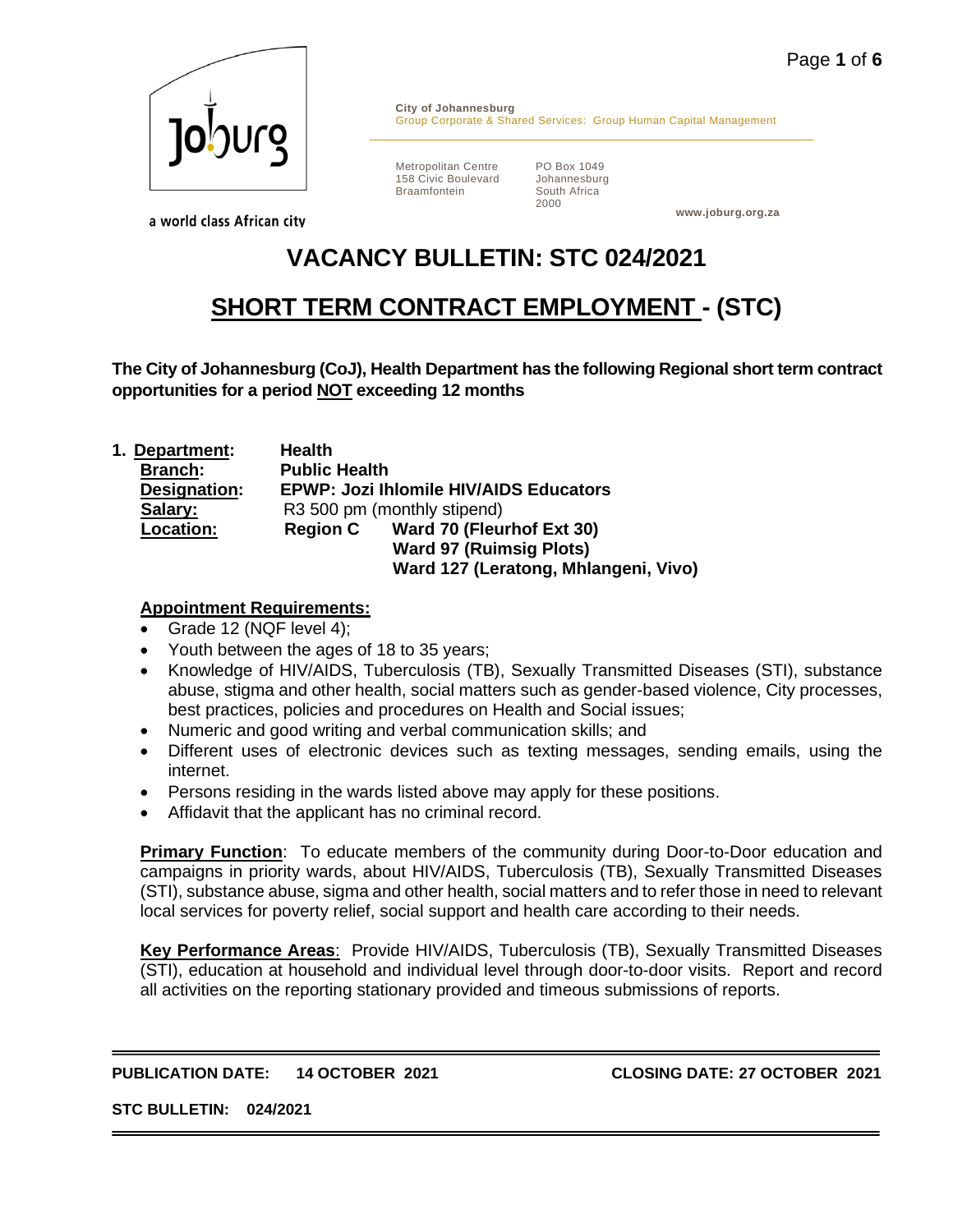**Leading Competencies:** Teamwork, Honesty, & Accountability, Time management; Organizational skills; Ability to take initiative where necessary to achieve necessary outcomes.

#### **Core Competencies: Good Communication skills, confidentiality and integrity.**

Contact Person: Cathy Mthimkulu Tel No: 011 761 0247

All applications will be through the website using this link:

<https://share.hsforms.com/1wxmLRjBkT9Kb5ZslL3ehHQ469tl>

Or visit [www.joburg.org.za](http://www.joburg.org.za/) and click on Vacancies

| 2. Department:   | <b>Health</b>                                 |                           |  |
|------------------|-----------------------------------------------|---------------------------|--|
| <b>Branch:</b>   | <b>Public Health</b>                          |                           |  |
| Designation:     | <b>EPWP: Jozi Ihlomile HIV/AIDS Educators</b> |                           |  |
| Salary:          | R3 500 pm (monthly stipend)                   |                           |  |
| <b>Location:</b> | <b>Region F</b>                               | <b>Ward 64 (Bertrams)</b> |  |

#### **Appointment Requirements:**

- Grade 12 (NQF level 4);
- Youth between the ages of 18 to 35 years;
- Knowledge of HIV/AIDS, Tuberculosis (TB), Sexually Transmitted Diseases (STI), substance abuse, stigma and other health, social matters such as gender-based violence, City processes, best practices, policies and procedures on Health and Social issues;
- Numeric and good writing and verbal communication skills; and
- Different uses of electronic devices such as texting messages, sending emails, using the internet.
- Persons residing in the wards listed above may apply for these positions.
- Affidavit that the applicant has no criminal record.

**Primary Function**: To educate members of the community during Door to Door education and campaigns in priority wards, about HIV/AIDS, Tuberculosis (TB), Sexually Transmitted Diseases (STI), substance abuse, sigma and other health, social matters and to refer those in need to relevant local services for poverty relief, social support and health care according to their needs.

**Key Performance Areas**: Provide HIV/AIDS, Tuberculosis (TB), Sexually Transmitted Diseases (STI), education at household and individual level through door-to-door visits. Report and record all activities on the reporting stationary provided and timeous submissions of reports.

**Leading Competencies:** Teamwork, Honesty, & Accountability, Time management; Organizational skills; Ability to take initiative where necessary to achieve necessary outcomes.

**Core Competencies:** Good Communication skills, confidentiality and integrity.

Contact Person: Sumeeth Sukhoo

#### **PUBLICATION DATE: 14 OCTOBER 2021 CLOSING DATE: 27 OCTOBER 2021**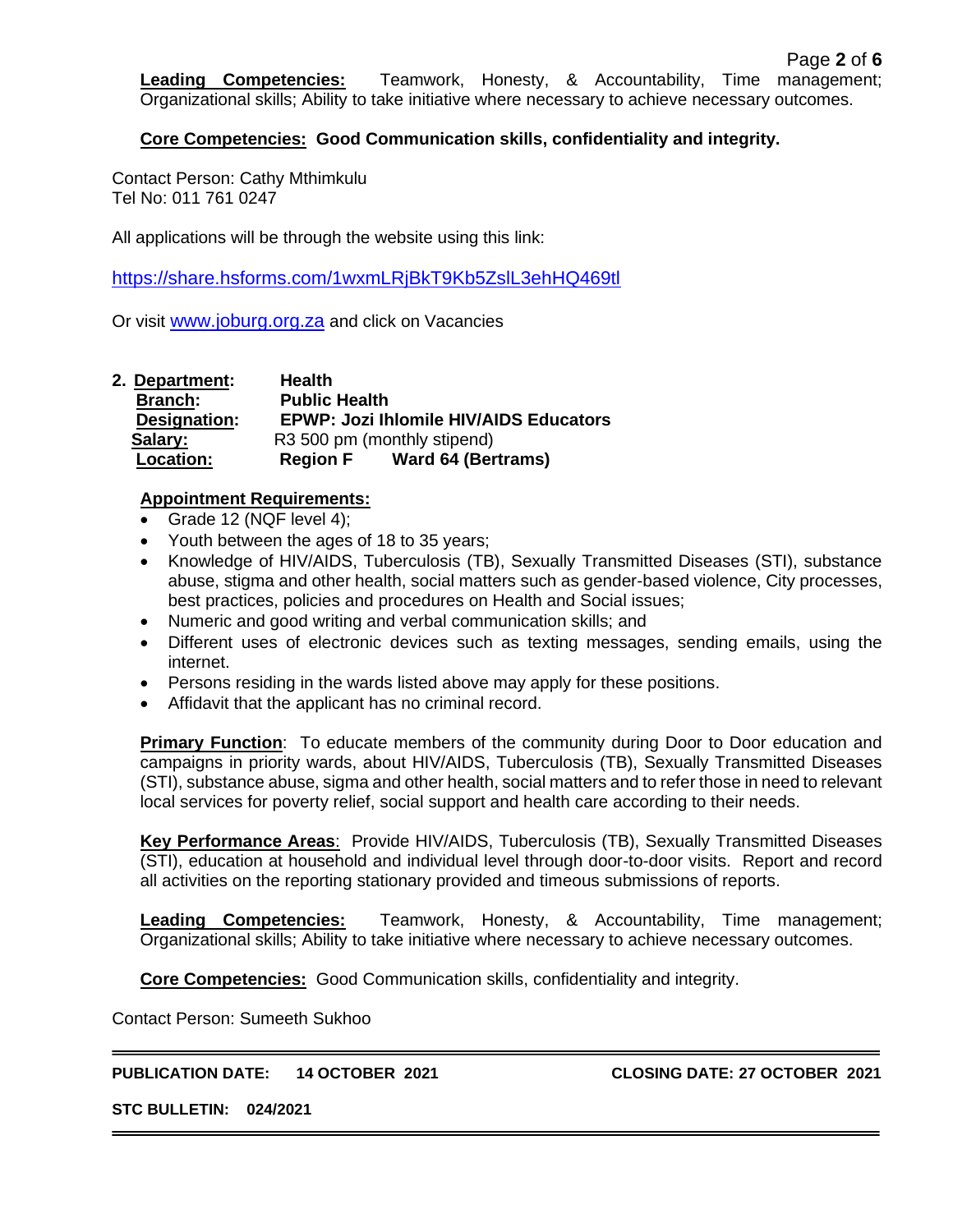Page **3** of **6**

All applications will be through the website using this link:

<https://share.hsforms.com/1zlc1B0ncQmuS-DyLVGmB0w469tl>

Or visit [www.joburg.org.za](http://www.joburg.org.za/) and click on Vacancies

**3. Department: Health Branch: Public Health Designation: EPWP: Jozi Ihlomile HIV/AIDS Educators Salary:** R3 500 pm (monthly stipend) **Location: Region G: Ward 119 (Slovoville)**

#### **Appointment Requirements:**

- Grade 12 (NQF level 4);
- Youth between the ages of 18 to 35 years;
- Knowledge of HIV/AIDS, Tuberculosis (TB), Sexually Transmitted Diseases (STI), substance abuse, stigma and other health, social matters such as gender-based violence, City processes, best practices, policies and procedures on Health and Social issues;
- Numeric and good writing and verbal communication skills; and
- Different uses of electronic devices such as texting messages, sending emails, using the internet.
- Persons residing in the wards listed above may apply for these positions.
- Affidavit that the applicant has no criminal record.

**Primary Function**: To educate members of the community during Door-to-Door education and campaigns in priority wards, about HIV/AIDS, Tuberculosis (TB), Sexually Transmitted Diseases (STI), substance abuse, sigma and other health, social matters and to refer those in need to relevant local services for poverty relief, social support and health care according to their needs.

**Key Performance Areas**: Provide HIV/AIDS, Tuberculosis (TB), Sexually Transmitted Diseases (STI), education at household and individual level through door-to-door visits. Report and record all activities on the reporting stationary provided and timeous submissions of reports.

**Leading Competencies:** Teamwork, Honesty, & Accountability, Time management; Organizational skills; Ability to take initiative where necessary to achieve necessary outcomes.

**Core Competencies:** Good Communication skills, confidentiality and integrity.

Contact Person: Liza Afrika Tel No: 011 945 7596

All applications will be through the website using this link:

[https://share.hsforms.com/16GbP\\_nS3QQawdWHxpu5i1A469tl](https://share.hsforms.com/16GbP_nS3QQawdWHxpu5i1A469tl)

Or visit [www.joburg.org.za](http://www.joburg.org.za/) and click on Vacancies

**PUBLICATION DATE: 14 OCTOBER 2021 CLOSING DATE: 27 OCTOBER 2021**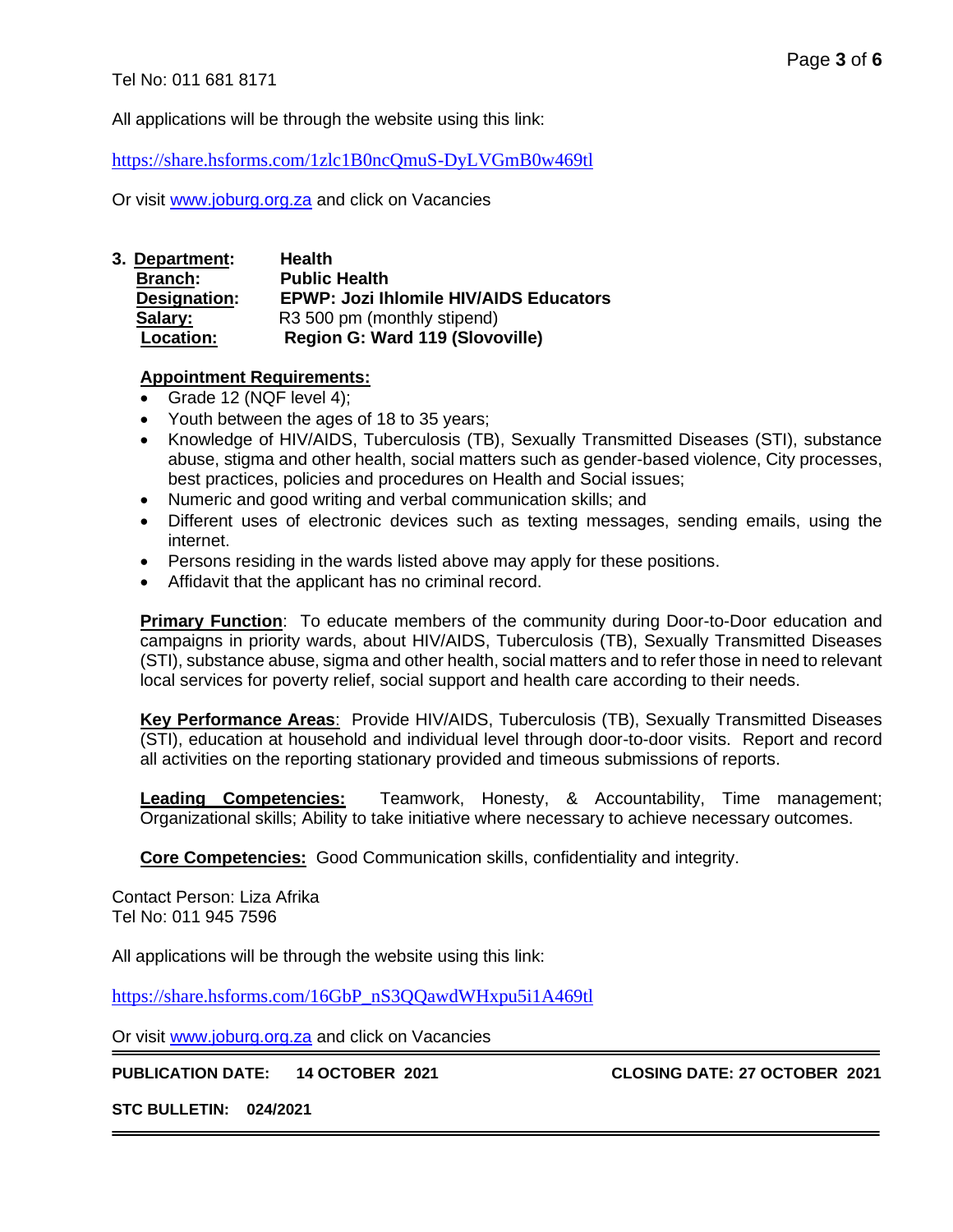**4. Department: Health Branch: Public Health Designation: EPWP: Jozi Ihlomile Site Coordinators** Salary: R3 800 pm (monthly stipend) **Location: Region C: Ward 70 (Fleurhof Ext 30) Ward 97 (Ruimsig Plots) Ward 127 (Leratong, Mhlangeni, Vivo)**

## **Appointment Requirements:**

- Grade 12 (NQF level 4);
- Youth between the ages of 18 to 35 years;
- One (1) year's relevant experience in HIV/AIDS Door to Door Education;
- Knowledge of the City's process, best practices and policies and procedures on Health and Social issues;
- Numeric and good writing and verbal communication skills; and
- Different uses of electronic devices such as texting messages, sending emails, using the internet.
- Persons residing in the wards listed above may apply for these positions.
- Affidavit that the applicant has no criminal record.

**Primary Function**: Participate in the implementation (education and referral of members of the community) of the HIV/AIDS Door to Door Education programme in priority wards and conduct monitoring and control activities to ensure implementation of the programme at ward level. Record and report the activities of the fieldworkers to the Regional Health Department.

**Key Performance Areas:** Participate in the implementation (education and referral of members of the community) of the HIV/AIDS Door to Door Education programme in priority wards. Conduct monitoring and control activities to ensure implementation of the programme at ward/household level. Report and record all activities on the reporting stationary provided and timeous submission of reports. Provide support to the Educators.

**Leading Competencies:** Collaborative/Teamwork & Accountability. Emotional intelligence. Sound judgement. Work independently and under pressure.

**Core Competencies:** Customer and Service Delivery Management (Batho Pele) Ethics, HR Values and CoJ Values, Integrity and Professionalism Impact and Influence and Confidentiality.

Contact Person: Cathy Mthimkulu Tel No: 011 761 0247

All applications will be through the website using this link:

<https://share.hsforms.com/144mcPYfzTqSTC6xAs5DpiA469tl>

Or visit [www.joburg.org.za](http://www.joburg.org.za/) and click on Vacancies

**PUBLICATION DATE: 14 OCTOBER 2021 CLOSING DATE: 27 OCTOBER 2021**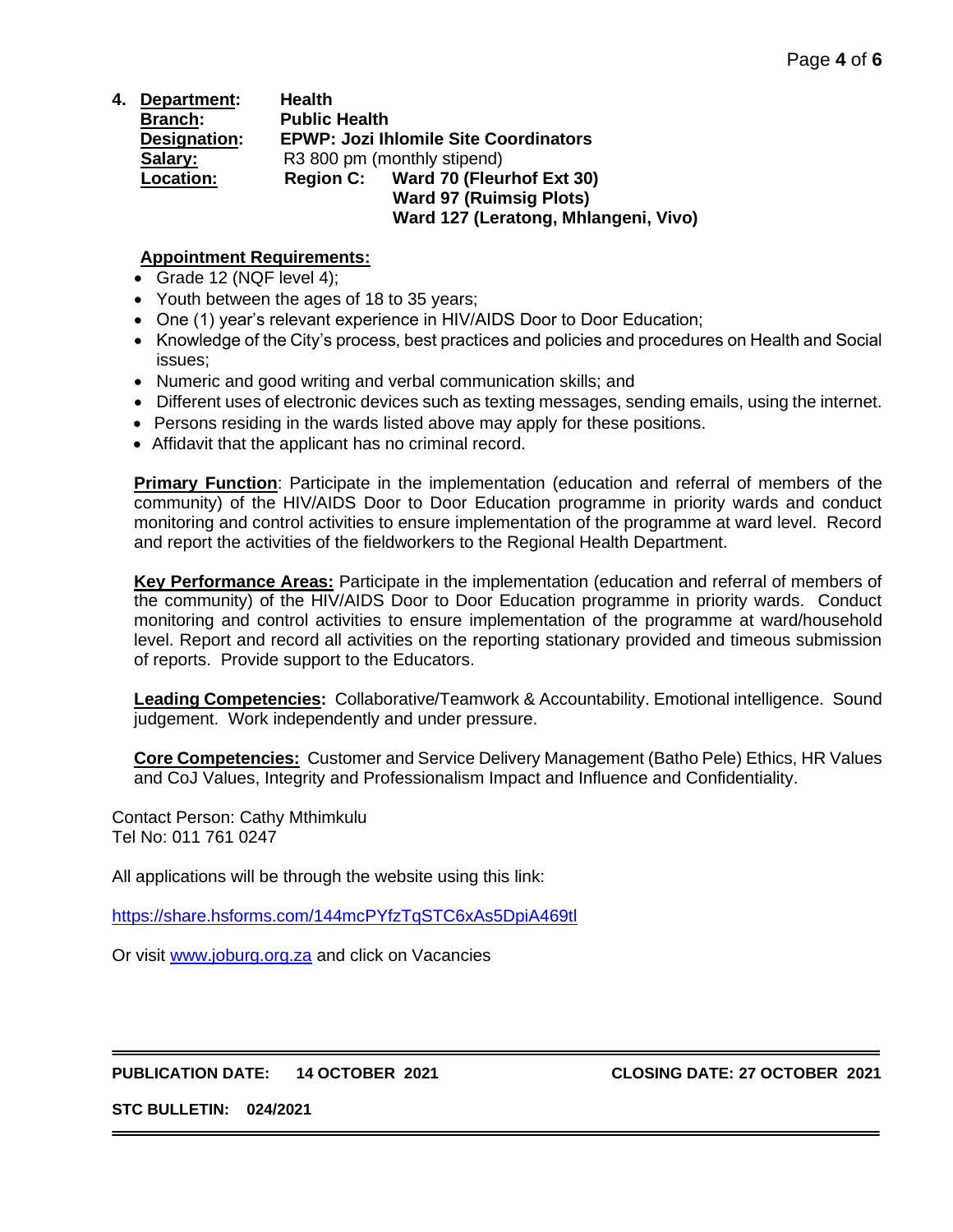**5. Department: Health Branch: Public Health Designation: EPWP: Jozi Ihlomile Site Coordinators Salary:** R3 800 pm (monthly stipend) **Location: Region F Ward 64 (Bertrams)**

## **Appointment Requirements:**

- Grade 12 (NQF level 4);
- Youth between the ages of 18 to 35 years;
- One (1) year's relevant experience in HIV/AIDS Door to Door Education;
- Knowledge of the City's process, best practices and policies and procedures on Health and Social issues;
- Numeric and good writing and verbal communication skills; and
- Different uses of electronic devices such as texting messages, sending emails, using the internet.
- Persons residing in the wards listed above may apply for these positions.
- Affidavit that the applicant has no criminal record.

**Primary Function**: Participate in the implementation (education and referral of members of the community) of the HIV/AIDS Door to Door Education programme in priority wards and conduct monitoring and control activities to ensure implementation of the programme at ward level. Record and report the activities of the fieldworkers to the Regional Health Department.

**Key Performance Areas:** Participate in the implementation (education and referral of members of the community) of the HIV/AIDS Door to Door Education programme in priority wards. Conduct monitoring and control activities to ensure implementation of the programme at ward/household level. Report and record all activities on the reporting stationary provided and timeous submission of reports. Provide support to the Educators.

**Leading Competencies:** Collaborative/Teamwork & Accountability. Emotional intelligence. Sound judgement. Work independently and under pressure.

**Core Competencies:** Customer and Service Delivery Management (Batho Pele) Ethics, HR Values and CoJ Values, Integrity and Professionalism Impact and Influence and Confidentiality.

Contact Person: Sumeeth Sukhoo Tel No: 011 681 8171

All applications will be through the website using this link:

<https://share.hsforms.com/1YfYNtSaLRDy6PeGtLjwD9Q469tl>

Or visit [www.joburg.org.za](http://www.joburg.org.za/) and click on Vacancies

#### **PUBLICATION DATE: 14 OCTOBER 2021 CLOSING DATE: 27 OCTOBER 2021**